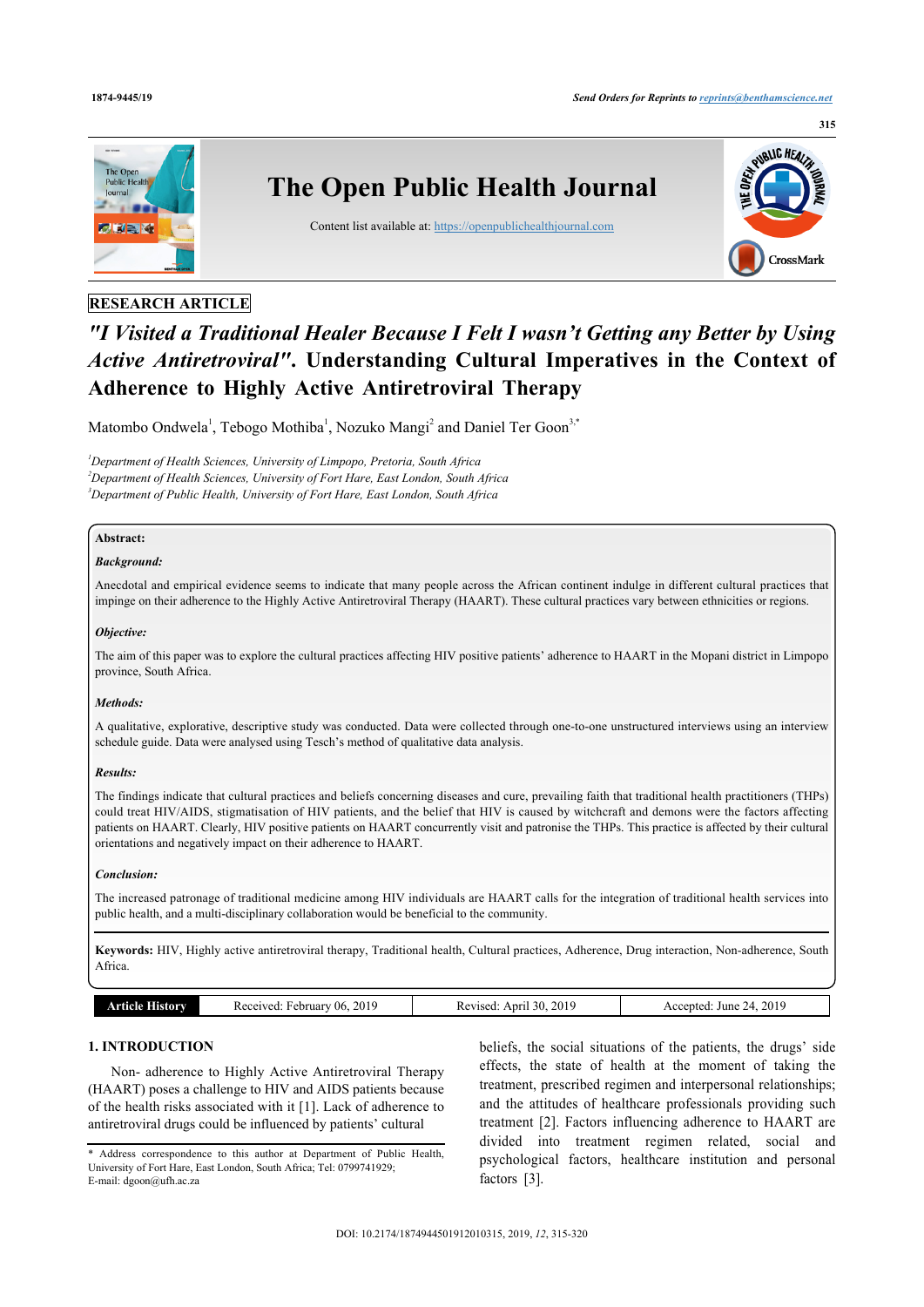Highly active antiretroviral therapy is monitored through modified Directly Observed Therapy (DOT), Contingency Management (CM) to avoid the anticipated problems, such as social support [[4](#page-4-3)]. Additionally, Simoni, Amico, Pearson and Malow (2008) indicated that adherence to therapy is measured by four basic techniques which have been developed for quantifying adherence: patient self-report, viral load suppression, self-report pill count and decrease in the cluster of differentiation (CD4) [[5](#page-4-4)].

When culture and traditional beliefs oppose the existence and management of HIV and AIDS, it becomes difficult for people who are on HAART to comply with their treatment [\[6](#page-4-5)]. Without adequate adherence to treatment, antiretroviral agents are not maintained at sufficient concentration to suppress HIV replication in infected cells and to lower the plasma viral load, which accelerates the development of drug-resistance [[7](#page-4-6)].

Although studies conducted in Africa have reported good HAART adherence rates of more than 70% [[8](#page-4-7), [9](#page-4-8)], some studies have reported contrasting findings of poor adherence to HAART in South Africa [[10](#page-4-9) - [13](#page-4-10)]. There are some traditional healers who provide health-related services, and do not believe in the existence of HIV and AIDS. Unempirical reports indicate when they are being consulted by their clients for help, they would encourage people on HAART to discontinue their treatment. Therefore, it is important to monitor the use of traditional medicines among HAART patients in order to prevent drug interaction or resistance to ART [\[14\]](#page-4-11). For this reason, identifying the cultural factors that affect HAART adherence is important to prevent unsuppressed viral load associated with the use of traditional medicine.

In South Africa, 70% of people with HIV and AIDS are believed to be accessing traditional and spiritual health services [[15\]](#page-4-12). Adherence to antiretroviral treatment of 95% is expected to suppress the viral load in order to achieve the desired immunity against opportunistic infections[[8\]](#page-4-7). Despite the availability of free drugs in every government healthcare institution in South Africa, some significant challenges abound concerning HAART adherence. Patients have reported that poor service delivery, socio-economic status and family factors impact on adherence to treatment [\[16](#page-4-13)]. Additionally, even though HIV and AIDS advocacy on the importance of adherence to treatment is being widely circulated in the media in South Africa, there is an unscientific, false notion and belief among some people that HIV and AIDS can be cured traditionally by traditional health practitioners. Witchcraft has often been blamed as the leading cause of HIV and AIDS. Witchcraft has been a common interpretation of the symptoms of HIV and AIDS in Limpopo province. There is connection between society and culture, therefore, creating awareness on the need and importance of HAART adherence to traditional healers will contribute to their understanding and importance, especially as it pertains to drug interaction or resistance link to non-adherence to treatment. The history of drug development has proved that many drugs have been derived because of inspiration from traditional medicine [\[17\]](#page-5-0). Therefore, some communities still believe in traditional medicine for treatment and visit THPs for help, because they are aware of the ancient practices by their families. Traditional medicine, otherwise

termed as complementary and alternative, or ethnic medicine, still plays a key role in many countries today. This paper explores and describes the cultural practices affecting HIV positive patients' adherence to HAART in the Mopani district in Limpopo Province, South Africa.

#### **1.1. Definition of Terms**

Traditional medicines services - "The sum total of all knowledge and practices, whether explicable or not, used in diagnosis, prevention and elimination of physical, mental, or societal imbalance, and relying exclusively on practical experience and observation were transferred from generation to generation, whether verbally or in writing".

Witchcraft - the practice of magic, especially black magic; the use of spells

#### **2. METHODS**

#### **2.1. Design**

A qualitative, explorative, descriptive, contextual research method was used to explore and describe cultural practices that affect HIV positive patients' adherence to HAART in the Mopani district. In exploratory research, the researchers seek to find clarity and understanding of the problem studied by asking relevant questions to the participants in order to elicit information[[18\]](#page-5-1).

#### **2.2. Population and Sampling**

The population includes all HIV positive adults on HAART at the clinic. There are 284 adults on HAART in the health clinic. Purposive sampling was used to select 18 participants who were interviewed until data saturation. All patients who were HIV positive and on HAART with an unsuppressed viral load and a decrease in CD4 cells were included in the interview sessions.

#### **2.3. Data Collection Method**

Data were collected through semi-structured one-to-one interviews. The central question posed to the participants was, "**Could you kindly explain what lead you to default treatment?**" This was followed by probing questions in order to gain more clarity on cultural practices that could affect HIV positive patients' adherence to HAART. A voice recorder was used to capture all the interview sessions and field notes were made. The interview sessions were conducted with 18 participants until data saturation was reached. The interview sessions lasted for approximately 40 minutes.

#### **2.4. Data Analysis**

The Tesch`s open code qualitative data technique was applied for data analysis, following the steps outlined by in a study [[19](#page-5-2)]. The data was organised, transcribed verbatim and coded. Categories, themes and sub-themes were generated.

# **3. RESULTS**

Demographics of the participants: The participants of this study were all adults who were HIV positive, on HAART and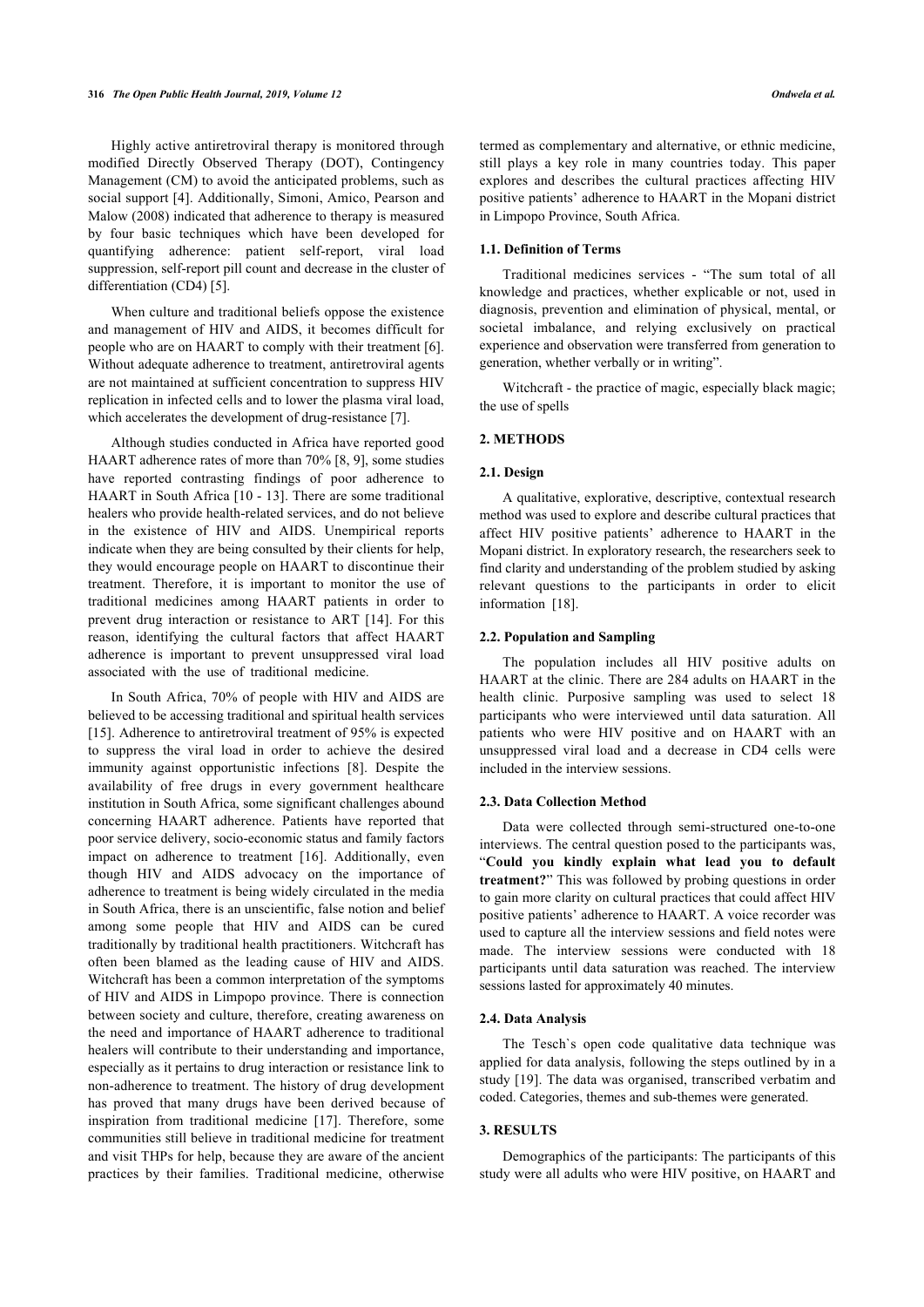have unsuppressed viral load with low CD4 cell count. The themes and sub-themes pertaining to the cultural practices influencing results of the data analysis are summarised and presented in Table **[1](#page-2-0)**.

### <span id="page-2-0"></span>**Table 1. Themes and sub-themes reflecting cultural practices which affect HIV positive patients' adherence to HAART**

| Theme                                     | Sub-theme                                                                                                                                                                                                                       |
|-------------------------------------------|---------------------------------------------------------------------------------------------------------------------------------------------------------------------------------------------------------------------------------|
| Reasons for lack of<br>adherence to HAART | • Side effects of HAART blame on the<br>use of cultural practices in curing the<br>disease<br>• Ancestral beliefs<br>• Existing faith that THPs can treat<br>HIV and AIDS<br>• Existence of stigma towards patients<br>on HAART |
| non-adherence to HAART                    | Cultural factors influencing • Existing beliefs that HIV is caused by<br>witchcraft and demons<br>• Existing family pressure                                                                                                    |

| 3.1. Reasons for Lack of Adherence |  |  |  |
|------------------------------------|--|--|--|
|                                    |  |  |  |

#### *3.1.1. Side Effects of HAART*

The study reveals that patients on HAART consult THPs when they realise that they have intolerable side effects from the treatment. However, even after consulting the THPs they don't get better in fact experience additional problems. This was confirmed by the participant who said: "*I visited a traditional healer because I felt I wasn't getting any better by using ARVs. I thought the ARVs were making me feel worse. The traditional healer that I visited gave me some medication. I vomited, had diarrhoea and I was eventually hospitalized at Nkhensani Hospital because of all these complications. But I still don't know what can help my headaches.*"

Another participant with the same experience indicated that his health was good until he started taking the ARVs. He became scared and thought he had been bewitched and so consulted a THP for help. Yet another participant explained that: "*I was sick and was having constant diarrhoea that never stopped, so I went to the clinic and I was diagnosed HIV positive and since my CD4 was less than 350, I qualified to be initiated with ARV drugs. Within 8 days, I couldn't stand on my own, I started coughing and my chest was painful, vomited nonstop. I went to a private doctor and as if HIV is not enough he told me that because now I am starting ARV, all the conditions that were sleeping in my body are now waking up. I had to be screened for TB, Pneumonia and others. It was too much for me so I stopped taking the drugs and went to the THP so that she can assist me.*"

#### *3.1.2. Ancestral Beliefs*

The study reveals that some of the participants believe their HIV positive status is associated with ancestral dissatisfaction. This was confirmed by the participant who said: "*I am so confused. The traditional healer tells me I am sick because my ancestors are calling me to become a traditional healer. The traditional healer does not advise me to come to the clinic and not to take my medicines. Instead, he advises me to brew a Tsonga beer, slaughter goats and cows in*

*order to make rituals and talk to my ancestors so that I can be cured.*"

Another participant stated that: "*When you consult THP, the healer throws the bones and tell you the causes of your illness and what can be done to prevent it. In most of the cases the THPs you are told that your blood is dirty or ancestors are calling you to become a Sangoma. Then sometimes you feel that it is true and you follow their advice*".

Yet another participant held the similar notion that: "*My relatives made me realise that all these symptoms I am experiencing are because my ancestors are angry with me; and also, that I am using the treatment from the clinic, therefore, they advised me not to continue taking the treatment but to obey ancestors' instructions and do all they want and I will be cured"*

#### *3.1.3. Existing Faith that THPs can Treat HIV and AIDS*

The findings of this study revealed that HIV positive patients on HAART believe that THPs have healing powers to cure HIV, can clean blood and can make a very sick HIV positive patient feel strong with their strong herbs. This view was confirmed by the participant who said: "*I consulted a THP and after that I felt better. And also, the THP during consultation told me that he can make me feel better. Therefore, I believe that the bottle of traditional medicine that the traditional healer has given me, assisted me to feel much better."*

Another participant with the same view claimed: "*This ARVs causes a lot of confusion to us at this village because the nurses at the clinic indicate that the ARV would not destroy the HIV completely but weakens it whilst most THPs in the community tells us that HIV is curable and they are able to cure it, therefore, it is better to go to the person who can cure the disease than the one who tells you that it is not curable but they just control the disease."*

#### *3.1.4. Prevailing Stigma towards Patients on HAART*

The findings revealed that patients on HAART visiting clinic are stigmatised by community members, when visiting the clinic several times. This was confirmed by the participant who claimed that: "*Once you are seen entering the clinic or getting out of the clinic all the times the community members just assume that you are HIV positive.*" Another participant expressed the view that: "*The system and queue at the clinic also encourage stigma, because when HIV patients on HAART arrived at the clinic they are called to a different room from the ones which are used by other patients. This means the clinic also gives HIV positive patients a label that they are treated differently and this always makes a person feel bad when going to the clinic"*.

Another participant maintained: "*When you are an HIV patient on HAART the clinic nurses gives you a file and you are moved away from other patients and treated differently from other patients which make other patient to realize that when you are an HIV positive, it means that you have a dangerous virus and they talk about you behind your back in the community and that makes you reluctant to visit the clinic."*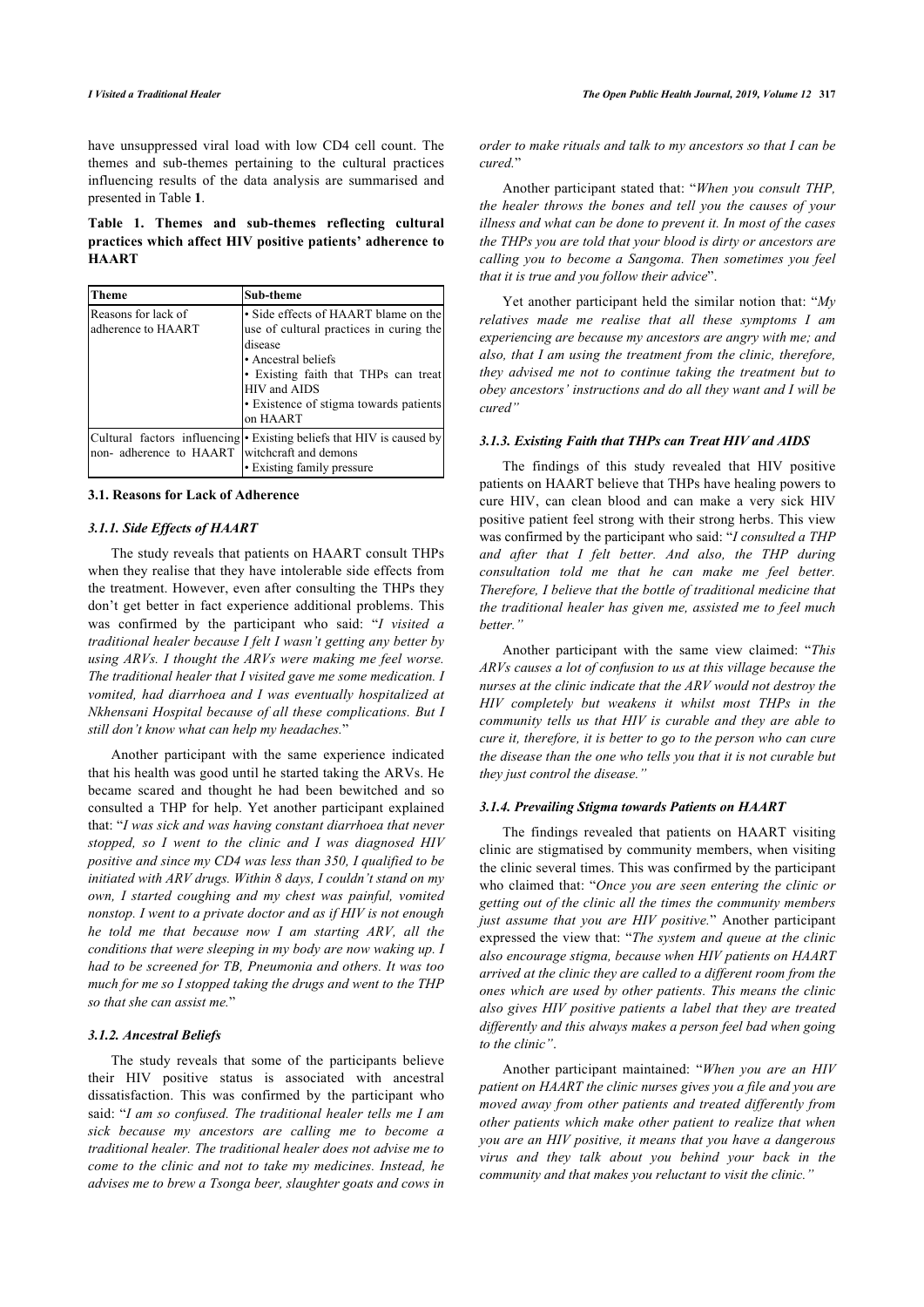# **4. CULTURAL PRACTICES INFLUENCING NON-ADHERENCE TO HAART BY PATIENTS**

### **4.1. Existing Beliefs that HIV is Caused by Witchcraft and Demons**

The participants believed that if someone has HIV positive, it means the person has been bewitched. This was told to patients by a THP during consultation sessions. This was confirmed by the participant who stated that: "*Traditional healers still believe that HIV is caused by witchcraft and they will always treat it traditionally. This sometimes makes us not to come to the clinic to receive any treatment"*.

Another participant asserted: "*I went to the clinic and they told me I was positive, I couldn't believe that it was because of my wife as we both are very faithful to one another and we stayed together. So, I went to the THP to find out what was causing the illness. The THP told me that my ex-wife was bewitching me because she was jealous of my relationship with my present wife. I was told to buy a goat so that we can use the blood of the goat to call my ancestors to come and fight with the person responsible. Then, I followed what I was advised to do and didn't take the treatment."*

Another participant expressed the same view: "*I went to a prophet who told me that I was being attacked by a demon, according to the prophet HIV is a spiritual disease that possesses people when they are not protecting themselves. I was staying at his house; we were many we prayed day and night. The prophet told us that demons like this are very stubborn so we had to fast for more than 10 days drinking only water without taking treatment*".

#### **4.2. Family Pressure**

The findings revealed that many people in the community still believe in cultural ways of solving problems and curing diseases. Because of this, THPs are consulted before doctors or clinics, which indicate that cultural practices receive priority in seeking health care. This suggests that if one grows up in a family who believes in cultural ways of healing, then one is likely to embrace the prevailing cultural ways of doing things. This was confirmed by a participant who expressed that: "*I was forced to quit ARV drugs and drink herbs from the THP because that's how it is done in the family. The THP is trusted in a manner where everything that happens in the family they make sure he is consulted before they can do anything therefore I had to listen to my family and follow the THP's instructions*".

Another participant confirmed: "*If the family THP tells you that ARV drugs are bad for you, in most cases you are to quit and only take what the THP prescribes for you. THP claims that they have a connection with ancestors or people in the family that have passed long time ago, and because they have that connection with your great grandparents, it means they know what is good for you and you just stop taking the drug and start with the herbs you are given*.

# **5. DISCUSSION**

Several reasons for non-adherence to HAART by patients

include the unbearable side effects of HAART and attendance of THPs. It is thought that being HIV positive means that the person is bewitched; therefore, patients visit the THPs to get traditional treatment. One study confirms that the adherence to ARVs is problematic as the patients stop taking treatment because of the side effects which are noticed immediately after the initiation of the treatment [\[20\]](#page-5-3). The participants in this present study confirm to stop taking their ARVs because of cultural influences by the THPs and seemingly unsupportive family members whose views HIV/AIDS are also shaped by the cultural stereotypes in the society. Culture plays an important role in the practices of HIV positive patients as they do not adhere to treatment because of cultural convictions [[21](#page-5-4)].The scientific basis of HIV cure with traditional treatment seems an absolute fallacy; and this conviction portends a serious danger and complications in the management of HIV/AIDS among individuals with such conviction. Therefore, cultural THPs should be integrated in public health framework for the benefit of the client who believes and uses the traditional medicine. There is also a general perception and understanding by the community that herbal medicines are safe to use in any illness. However, reports of toxicity in traditional medicines have been a matter of grave concern because they have not been scientifically tested in the laboratory [[22\]](#page-5-5).

The participants live in the fallacy or belief that the THPs could treat their HIV status and cure them of AIDs. In support of this finding [\[23](#page-5-6)] maintained that Western medicine is perceived as not taking care of all dimensions in treating illnesses. This highlights the fact that patients still consult THPs to supply them with traditional medicines to supplement ART.

Stigmatisation of the clients on ART by the community when visiting the health clinic is still felt. Stigma is blamed for lack of adherence to ART because the community members assume that they are HIV positive when they are seen attending the clinics [\[24](#page-5-7)]. The community members need to be educated on stigma and its effects on the health of their relatives, who are HIV positive.

The participants in this current study believe that HIV is caused by witchcraft, therefore, they preferred to visit THPs for protection against witchcraft. Leistner (2014) confirms that patients, traditional healers and faith healers believe that some causes of existing diseases, including HIV and AIDS are witchcraft[[25\]](#page-5-8).

Family, discourage their relatives to take ART, instead of providing the needed support of adhering to the HAART as a requirement. Contrastingly, the findings of a study conducted by Eyassu, Mothiba and Mbambo-Kekana (2016) report that 88.3% of HIV patients on HAART were supported by family and friends to adhere to the treatment [\[8\]](#page-4-7). Therefore, there is a dire need to take into consideration the use of traditional medicine by clients especially those who believe in the efficacy of traditional medicine for health care.

#### **6. LIMITATIONS**

The study was conducted in one health facility in the Mopani district of Limpopo Province, South Africa, and the findings cannot be generalised to other HAART patients in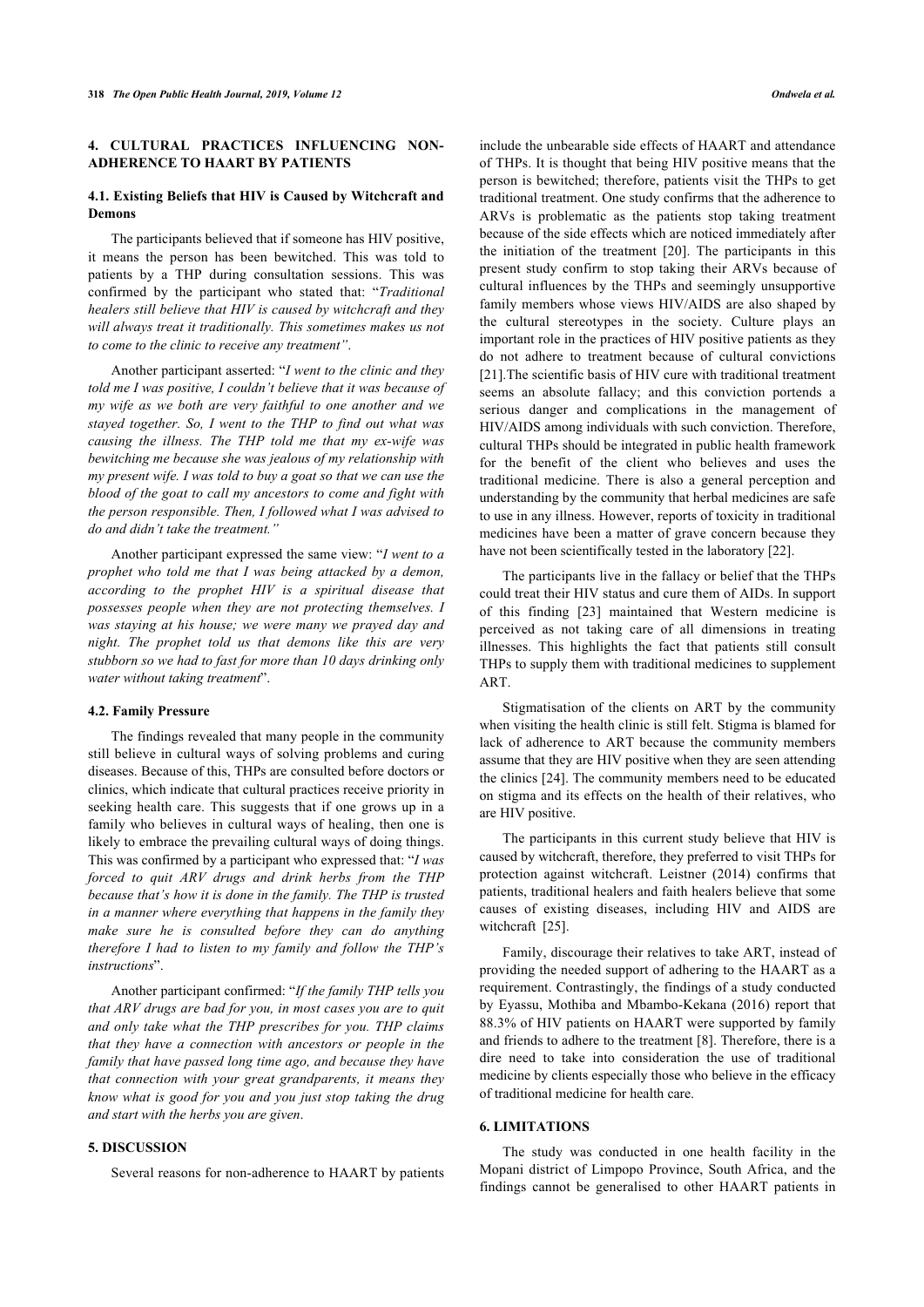<span id="page-4-0"></span>other districts of the province or other provinces in South Africa. Further studies should endeavour to involve other facilities and larger samples, as well as seeking the views of THPs concerning the concurrent use of ARVs and traditional herbs or medicine with regard to drug interaction or resistance. Notwithstanding these limitations, the finding of this qualitative study provided valuable information about HIV positive clients who are on HAART, but consulting traditional healers for further management. Future studies using quantitative design endeavour to examine the cultural practices affecting HIV patients' adherence to HAART and its correlates. This will aid understanding of the relationship of cultural practices affecting HIV patients' adherence to HAART and other associated factors, among this cohort studied in this setting.

#### <span id="page-4-2"></span><span id="page-4-1"></span>**CONCLUSION**

<span id="page-4-4"></span><span id="page-4-3"></span>Clearly, HIV positive patients on HAART visit THPs for help. This practice affects their level of adherence to HAART, therefore, traditional medicine services in relation to modern medicine need to be addressed for the benefit of the client who believes and uses traditional medicine. Patients need to be educated about the implications of non-adherence to HAART and the concurrent use of ARVs and traditional herbs or medicine with regard to drug interaction or resistance. The use of traditional medicine is increasing among HIV positive who are on HAART, therefore, there should be an exploration of integration of traditional health services into public health. Therefore, multi-disciplinary collaboration is needed for the benefit of the community at large.

### <span id="page-4-7"></span><span id="page-4-6"></span><span id="page-4-5"></span>**ETHICAL APPROVAL AND CONSENT TO PARTICIPATE**

<span id="page-4-8"></span>Ethical approval was obtained from the University of Limpopo Research Ethics Committee. The permission to conduct the study was also granted by the Limpopo Province Department of Health Research Ethics Committee.

# <span id="page-4-9"></span>**HUMAN AND ANIMAL RIGHTS**

No animals/ humans were used for the studies that are the basis of this research.

#### **CONSENT FOR PUBLICATION**

Informed consent was obtained from the participants prior to data collection.

# **AVAILABILITY OF DATA AND MATERIAL**

<span id="page-4-10"></span>The data from this study will be made available by the author on request.

#### <span id="page-4-11"></span>**FUNDING**

#### None.

# <span id="page-4-12"></span>**CONFLICT OF INTEREST**

<span id="page-4-13"></span>The authors declare that they have no coflicts of interest, financial or otherwise.

#### **ACKNOWLEDGEMENTS**

Gratitude to Provincial Department of Health and patients of Mopani district who participated in this research, this work would not be possible without them.

# **REFERENCES**

- [1] Moratioa G. Psychosocial Factors that Affect Adherence to Anti-Retroviral Therapy amongst HIV/AIDS Patients at Kalafong Hospital. (Doctoral dissertation, University of Pretoria). 2008.
- [2] Ketema AK, Shewangizaw Weret Z. Assessment of adherence to highly active antiretroviral therapy and associated factors among people living with HIV at Debrebrihan Referral Hospital and Health Center, Northeast Ethiopia: A cross-sectional study. HIV AIDS (Auckl) 2015; 7: 75-81.

[\[http://dx.doi.org/10.214/HIV.S79328\]](http://dx.doi.org/10.214/HIV.S79328) [PMID: [25792856](http://www.ncbi.nlm.nih.gov/pubmed/25792856)]

- [3] Schneider J, Kaplan SH, Greenfield S, Li W, Wilson IB. Better physician-patient relationships are associated with higher reported adherence to antiretroviral therapy in patients with HIV infection. J Gen Intern Med 2004; 19(11): 1096-103. [\[http://dx.doi.org/10.1111/j.1525-1497.2004.30418.x\]](http://dx.doi.org/10.1111/j.1525-1497.2004.30418.x) [PMID: [15566](http://www.ncbi.nlm.nih.gov/pubmed/15566%20438) [438](http://www.ncbi.nlm.nih.gov/pubmed/15566%20438)]
- [4] Heyer A, Ogunbanjo GA. Adherence to HIV antiretroviral therapy Part 1: A review of factors that influence adherence. S Afr Fam Pract 2006; 48(8): 5-9.

[\[http://dx.doi.org/10.1080/20786204.2006.10873433\]](http://dx.doi.org/10.1080/20786204.2006.10873433)

- [5] Simoni JM, Amico KR, Pearson CR, Malow R. Strategies for promoting adherence to antiretroviral therapy: A review of the literature. Curr Infect Dis Rep 2008; 10(6): 515-21. [\[http://dx.doi.org/10.1007/s11908-008-0083-y\]](http://dx.doi.org/10.1007/s11908-008-0083-y) [PMID: [18945394](http://www.ncbi.nlm.nih.gov/pubmed/18945394)]
- [6] Kagee A, Remien RH, Berkman A, Hoffman S, Campos L, Swartz L. Structural barriers to ART adherence in Southern Africa: Challenges and potential ways forward. J Global Public Health 2011; 6(1): 83-97[.http://doi.org/10](http://doi.org/10)
- [7] Cihlar T, Fordyce M. Current status and prospects of HIV treatment. Curr Opin Virol 2016; 18: 50-6. [\[http://dx.doi.org/10.1016/j.coviro.2016.03.004\]](http://dx.doi.org/10.1016/j.coviro.2016.03.004) [PMID: [27023283](http://www.ncbi.nlm.nih.gov/pubmed/27023283)]
- [8] Eyassu MA, Mothiba TM, Mbambo-Kekana NP. Adherence to antiretroviral therapy among HIV and AIDS patients at the Kwa-Thema clinic in Gauteng Province, South Africa. Afr J Prim Health Care Fam Med 2016; 8(2): e1-7.

[\[http://dx.doi.org/10.4102/phcfm.v8i2.924\]](http://dx.doi.org/10.4102/phcfm.v8i2.924) [PMID: [27380858](http://www.ncbi.nlm.nih.gov/pubmed/27380858)]

- [9] Heestermans T, Browne JL, Aitken SC, Vervoort SC, Klipstein-Grobusch K. Determinants of adherence to antiretroviral therapy among HIV-positive adults in sub-Saharan Africa: A systematic review. BMJ Glob Health 2016; 1(4)e000125
	- [\[http://dx.doi.org/10.1136/bmjgh-2016-000125](http://dx.doi.org/10.1136/bmjgh-2016-000125)] [PMID: [28588979\]](http://www.ncbi.nlm.nih.gov/pubmed/28588979)
- [10] Gill C, Hamer DH, Simon JL, Thea DM, Sabin LL. No Room for complacency about adherence to antiretroviral therapy in Sub-Saharan Africa. AIDS 2005; 19(12): 1243-9. [\[http://dx.doi.org/10.1097/01.aids.0000180094.04652.3b](http://dx.doi.org/10.1097/01.aids.0000180094.04652.3b)]
- [11] Petse S, Goon DT, Okafor UB, Yako EM. Antiretroviral treatment adherence among patients in selected health facilities in East London, South Africa: A cross-sectional study. Online J Health Allied Sci 2018; 17(2): 1. [https://www. ojhas.org/issue66/2018-2-1.html](https://www.ojhas.org/issue66/2018-2-1.html)
- [12] Cheng Y, Nickman NA, Jamjian C, et al. Predicting poor adherence to antiretroviral therapy among treatment-naïve veterans infected with human immunodeficiency virus. Medicine (Baltimore) 2018; 97(2)e949[5https://dx.doi.org/10.1097%2FMD.0000000000009495](https://dx.doi.org/10.1097%2FMD.0000000000009495) [\[http://dx.doi.org/10.1097/MD.0000000000009495](http://dx.doi.org/10.1097/MD.0000000000009495)] [PMID: [29480](http://www.ncbi.nlm.nih.gov/pubmed/29480%20838) [838](http://www.ncbi.nlm.nih.gov/pubmed/29480%20838)]
- [13] Azia IN, Mukumbang FC, Van Wyk B. Barriers to adherence to antiretroviral treatment in a regional hospital in Vredenburg, Western Cape, South Africa. South Afr J HIV Med 2016; 17(1): a476. [\[http://dx.doi.org/http://dx.doi.org/10.4102/sajhivmed.v17i1.476\]](http://dx.doi.org/http://dx.doi.org/10.4102/sajhivmed.v17i1.476)
- [14] Namuddu B, Kalyango JN, Karamagi C, *et al.* Prevalence and factors associated with traditional herbal medicine use among patients on highly active antiretroviral therapy in Uganda. BMC Public Health 2011; 11(1): 855.

[\[http://dx.doi.org/10.1186/1471-2458-11-855\]](http://dx.doi.org/10.1186/1471-2458-11-855) [PMID: [22074367\]](http://www.ncbi.nlm.nih.gov/pubmed/22074367)

- [15] Wreford JT. Ukusebenza neThongo (Working with Spirit) The role of Sangoma in contemporary South Africa. (Doctoral dissertation, University of Cape Town). 2005.
- [16] Makua T. Reduced adherence to antiretroviral therapy in Polokwane, Limpopo province, South Africa. Afr J Phy, Health Edu. Recreation